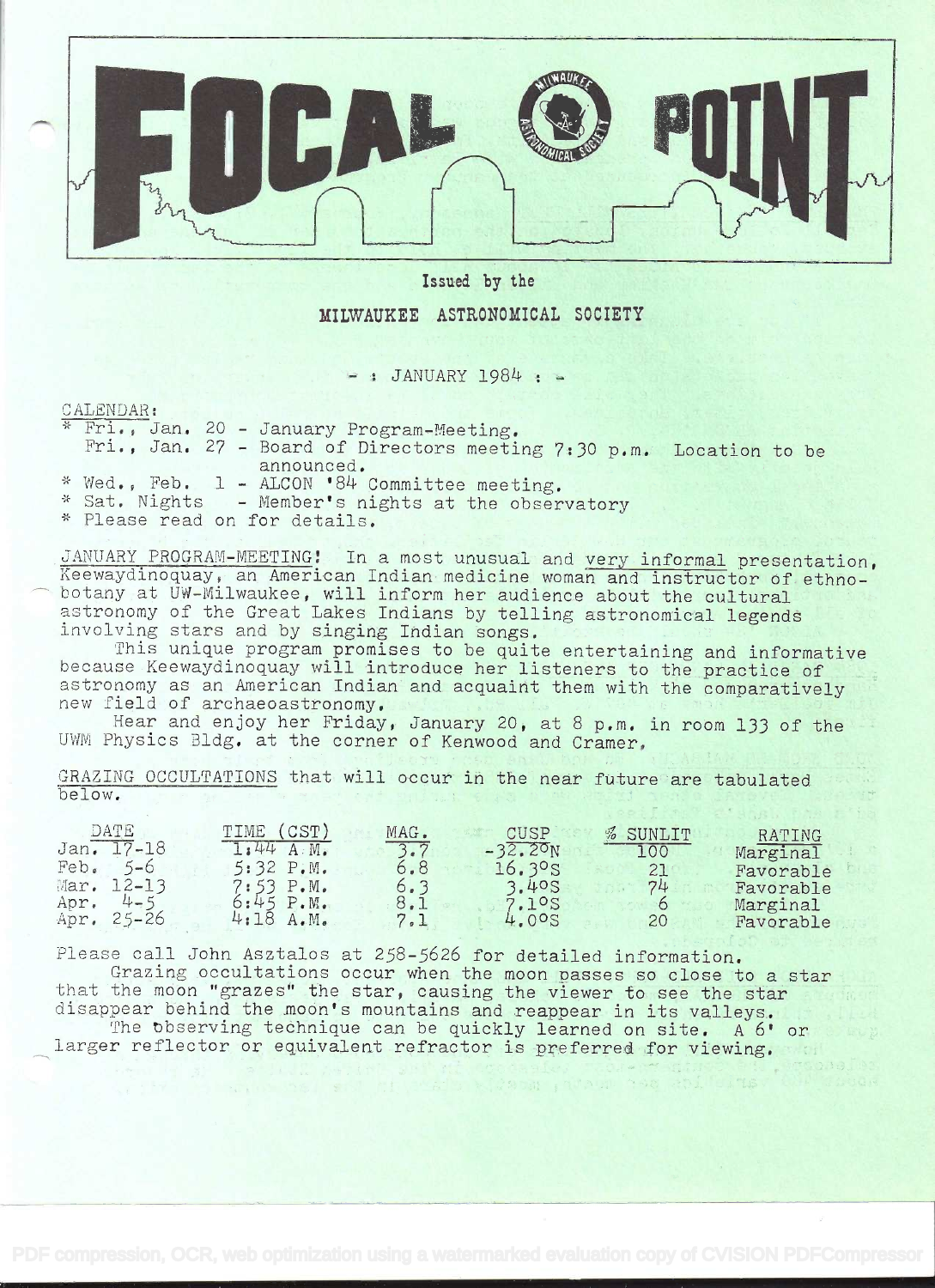NEW MEMBERS: Five new members have been added to the Milwaukee Astronomical Society membership list. What a good way to start the new year! They are: William Johnson and wife Anita, Fox Point; Michael Koscak, Hales

Corners; Ralph Sprengel and wife Patricia, Milwaukee.

All will be introduced at the January Program-Meeting.

THE ALCON '84 COMMITTEE WILL MEET Wednesday, February 1, 7:30 P.M., in the<br>Carroll College Union, located on the northeast corner of College and East<br>Avenues, Waukesha. The meeting will be held in the first floor lounge.

Planning for ALCON '84 is about half done thanks to the leadership of Chairpersons Dan Koehler and Eileen Korenic and the cooperation of an able committee.

If you are planning to attend the convention please fill in the regis-<br>tration form on the last page of your November REFLECTOR and send it as soon as possible. Take advantage of the special advance registration rates.<br>Convention packets should be ready by the time of the January or February Program-Meetings. They will contain complete information regarding<br>activities, times, and prices. Forms and details may also be obtained by<br>contacting ALCON '84, P. O. Box 275, Mequon, Wi. 53092 (414-242-2369).

ALCON '84 is the 38th annual convention of the Astronomical League, held jointly with the Association of Lunar and Planetary Observers. It is a national convention and we expect at least 400 people to meet at Carroll College August 1, 2, 3, 4, 1984. The theme will be "Astronomy-the Amateur Science." Included will be 4 days of papers, well-known speakers, displays, tours, programs at our New Berlin facilities, and, of course, the banquet.<br>Also featured are an astromart sponsored by Astromedia, a telescope mak and optional tours will be available for those who do not want to partake of all of the above events.

ALCON  $84$  should be exciting and busy! Sign up soon.

1984 CANADIAN HANDBOOKS ARE HERE! If you've ordered a 1984 Observer's Handbook you may pick it up at the January Program Meeting or at Treasurer Jim Toeller's home at 407 W. Mall Rd., Milwaukee. Please call 352-7144<br>first.

WORD FROM ED HALBACH: Ed and Jane send greetings from their home in<br>Estes Park, Colorado. In May of 1983 they visited the Scandanavian countries. Several other trips were made during the year visiting members of Ed's and Jane's families.

Ed is continuing his variable star observing and has resumed work on <sup>a</sup>16' reflector. He has fine viewing conditions from his mountain top home and clear air. (Your Focal Point editor can count 63 street lights (minia-<br>ture suns!) from his front yard!)<br>To inform our newer members, Ed. Halbach is one of the original

founders of the MAS and was very active in the Society until he and Jane retired to Colorado.

ALOHA FROM BILL ALBRECHT: Bill and Anne Albrecht, longtime, very active<br>members of the MAS, moved to Pahala, Hawaii, a few years ago. According to Bill, things recently were a bit shaky owing to volcano activity and earth-quakes.

However, Bill shrugged this off and continued observing through his telescope, the southern-most telescope in the United States. He records about 400 variables per month, mostly stars in the far southern skies.